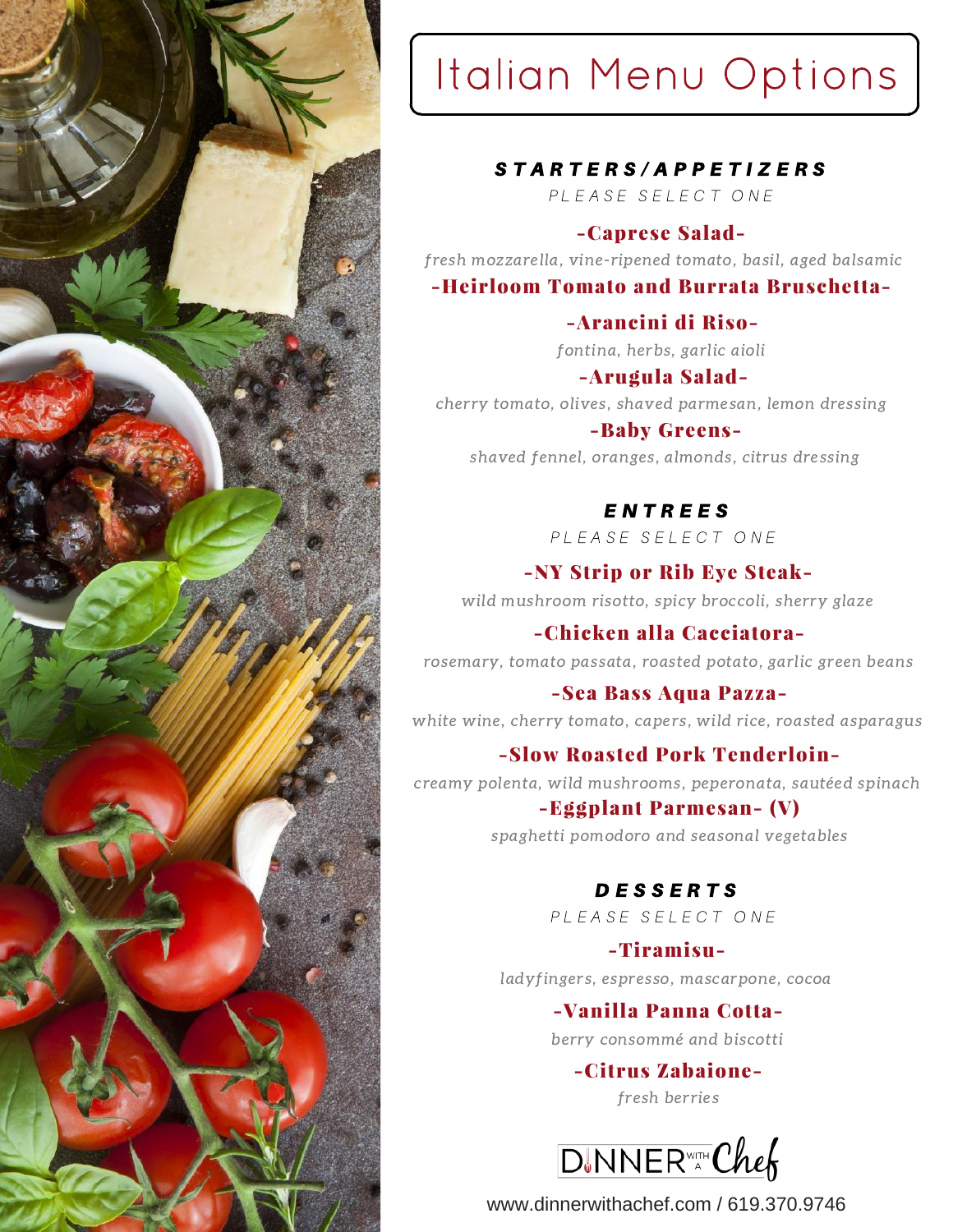





## Mediterranean Menu Options

#### S T A R T E R S / A P P E T I Z E R S

PLEASE SELECT ONE

-Roasted Eggplant Dipgarlic, herbs, fresh bread

-Spanakopita-

-Hummusroasted baby peppers, olives, flatbread

-Greek Saladcherry tomato, olives, feta, red onion, sherry vinaigrette

-Chickpea and Quinoa Saladarugula, peas, roasted pepper, lemon, olive oil

> E N T R E E S PLEASE SELECT ONE

-Moroccan Spiced Chickencouscous, cauliflower, mint-yogurt

-Grilled Shrimporzo pasta, grilled zucchini, roasted garlic-cilantro sauce

-Rosemary Pork Leg crispy fingerling potatoes, broccoli, oregano, lemon zest,

### -Grilled Pork Tenderloin-

greek style potatoes, chickpeas, onions, lemon

-Roasted Vegetable Moussaka- (V)

green beans and tomato

D E S S E R T S

PLEASE SELECT ONE

-Sweet Ricotta and Strawberry Parfait-

almonds and citrus

-Lemon Olive Oil Cakeraspberry and mascarpone

-Honey Roasted Pears-

white wine, pistachio, vanilla ice cream

















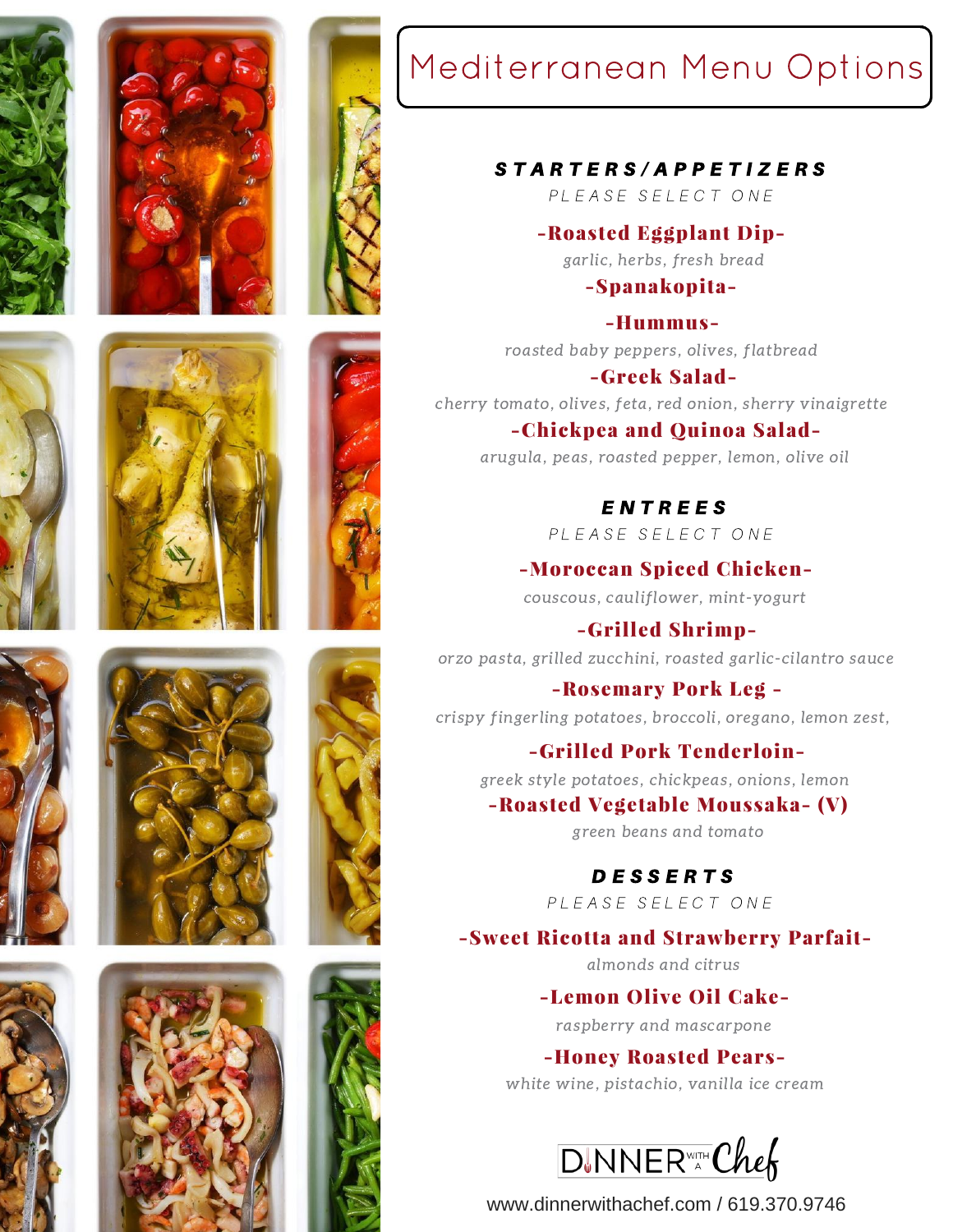

## American Menu Options

#### STARTERS/APPETIZERS

PLEASE SELECT ONE

#### -Loaded Potato Skins-

aged cheddar, sour cream, chives, crispy bacon

#### -Mini Maryland Crab Cakes-

arugula and lemon aioli

#### -Spinach and Artichoke Dip-

crusty bread and crackers

#### -Cobb Salad-

cherry tomato, green onion, avocado, eggs, bacon, ranch

#### -Wedge Salad-

sweet onions, blue cheese, oven-dried tomato, garlic dressing

### E N T R E E S

PLEASE SELECT ONE

#### -Fish & Chips-

paprika potato wedges, lemon scented green beans, tartar sauce

#### -Grilled NY Strip or Rib Eye Steak-

twice-baked potato, asparagus, wild mushroom cream sauce

#### -Buttermilk Fried Chicken-

sinful mashed potatoes, sweet corn succotash, gravy

#### -Honey Glazed Pork Tenderloin-

garnet yams, brussels sprout, thyme vinaigrette

#### -Portobello and Vegetable Stack- (V)

rice pilaf and aged balsamic

#### D E S S E R T S

PLEASE SELECT ONE

#### -Oatmeal Apple Crispvanilla bean ice cream

#### -Strawberry Shortcake-

lavender and whipped cream

### -Chocolate Pot de Crème-

hazelnuts and butterscotch

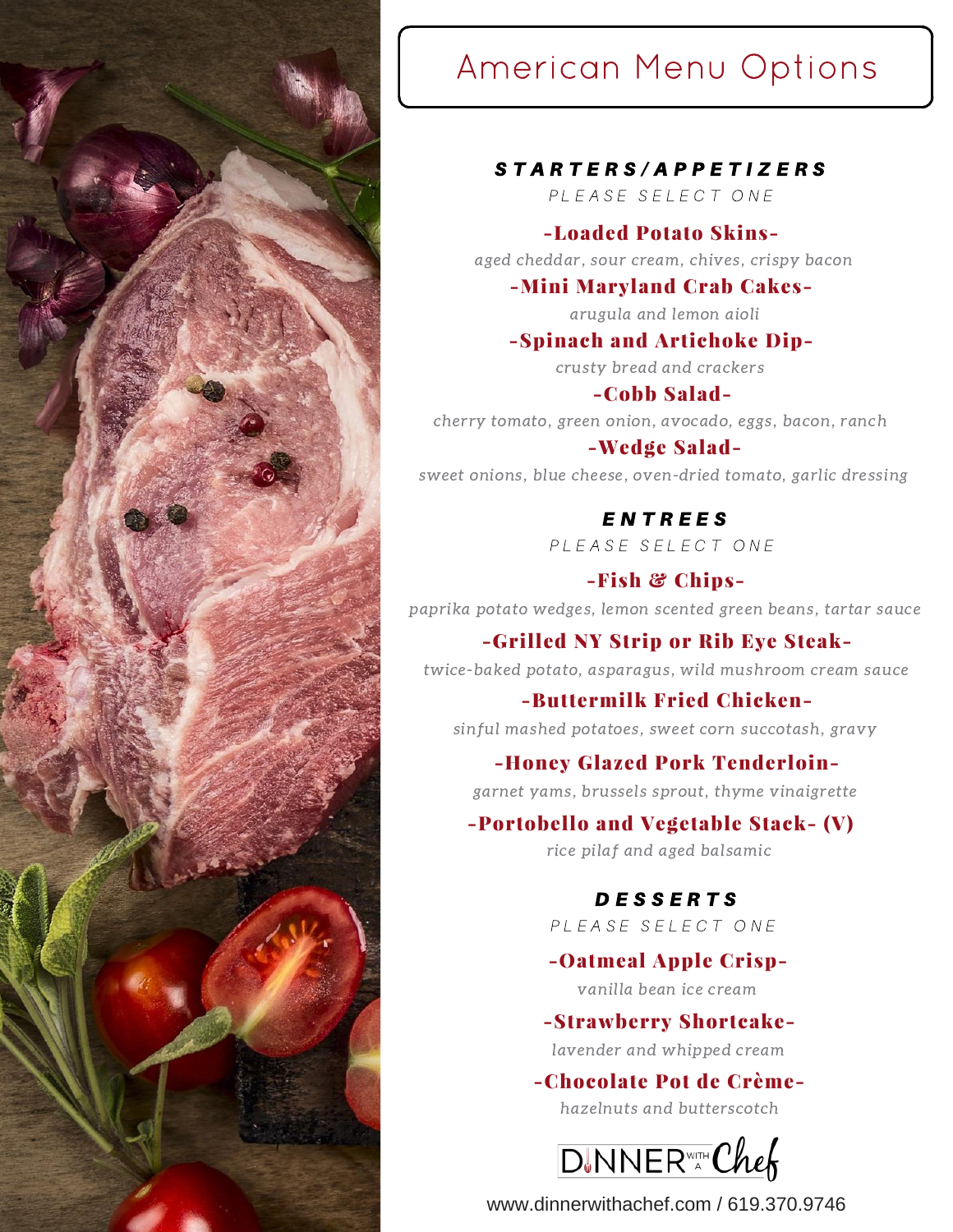

## Asian Menu Options

S T A R T E R S / A P P E T I Z E R S

PLEASE SELECT ONE

#### -Vegetable Tempura-

citrus ponzu sauce

#### -Chili-Garlic Edamame-

-Scallion Rangooncream cheese and sweet chili sauce

-Shaved Vegetable Salad-

napa cabbage, carrots, sprouts, snap peas, ginger-sesame dressing

#### -Asian Tossed Greens-

peppers, purple cabbage, scallions, crispy won tons peanut dressing

#### E N T R E E S

PLEASE SELECT ONE

-Sweet and Sour Chickensesame green beans, lemongrass jasmine rice, orange glaze

-NY Strip Loin Beef Stir Frybroccoli, peppers, ginger, soy, coconut basmati rice

-Wasabi Crusted Pork Loin-

stir-fry vegetables and spicy chinese potatoes

#### -Shrimp Pad Thai-

sesame bok choy, cucumber-relish salad, shoots, lime, cilantro

#### -Singapore Stir-Fry Noodles- (V)

spiced zucchini and asian slaw

#### D E S S E R T S

PLEASE SELECT ONE

-Thai Fried Bananas-

honey and coconut cream

#### -Mango Sorbet-

chinese butter cookie

-Vietnamese Chocolate Lava Cake-

fresh raspberries